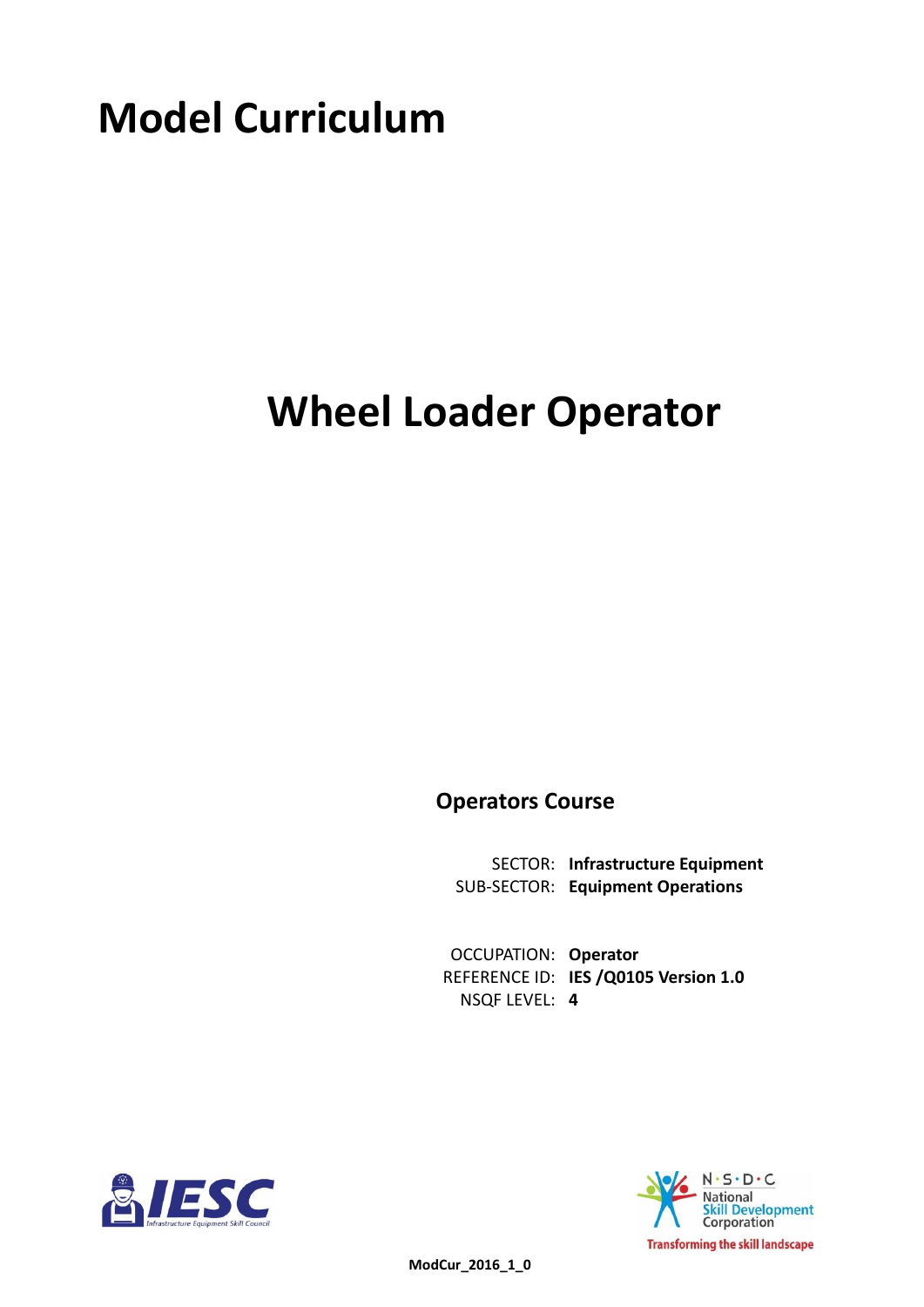### **Table of Content:**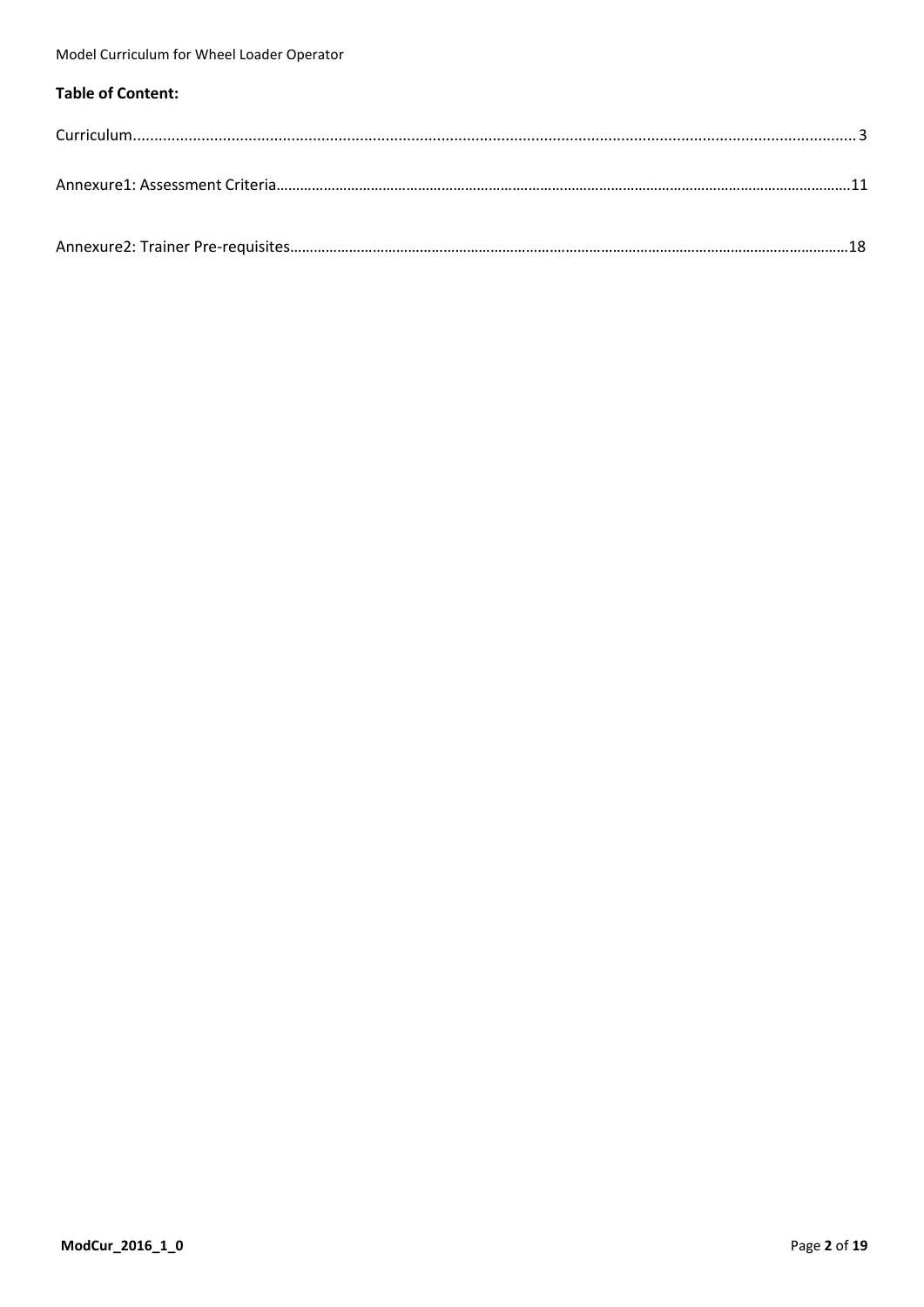<span id="page-2-0"></span>



## **Wheel Loader Operator**

### **CURRICULUM / SYLLABUS**

This program is aimed at training candidates for the job of a "Wheel Loader Operator", in the "Infrastructure Equipment" Sector/Industry and aims at building the following key competencies amongst the learner

| <b>Program Name</b>                               | <b>Wheel Loader Operators Course</b>                                                                                                                                                                                                                                                                                                                                                                                                                                                                                                                                                                                                                                                                                                                                                                                                                                                                                                                               |                            |            |  |  |  |
|---------------------------------------------------|--------------------------------------------------------------------------------------------------------------------------------------------------------------------------------------------------------------------------------------------------------------------------------------------------------------------------------------------------------------------------------------------------------------------------------------------------------------------------------------------------------------------------------------------------------------------------------------------------------------------------------------------------------------------------------------------------------------------------------------------------------------------------------------------------------------------------------------------------------------------------------------------------------------------------------------------------------------------|----------------------------|------------|--|--|--|
| <b>Qualification Pack</b><br>Name & Reference ID. | IES/Q 0105                                                                                                                                                                                                                                                                                                                                                                                                                                                                                                                                                                                                                                                                                                                                                                                                                                                                                                                                                         |                            |            |  |  |  |
| <b>Version No.</b>                                | 1.0                                                                                                                                                                                                                                                                                                                                                                                                                                                                                                                                                                                                                                                                                                                                                                                                                                                                                                                                                                | <b>Version Update Date</b> | 31-03-2016 |  |  |  |
| <b>Pre-requisites to Training</b>                 | Preferably Class VIII<br>$\bullet$<br>Certification Training in Wheel Loader Operations preferred<br>Must have valid Heavy Commercial Vehicle (HCV) Driving License<br>$\bullet$<br>In lieu of minimum qualification, should have 2 years' experience in<br>$\bullet$<br>operating wheel loader<br>Technical and gallery training as per first schedule, Mining Vocational<br>$\bullet$<br>Training Rules (MVTR) 1966, if working in the mining area under DGMS                                                                                                                                                                                                                                                                                                                                                                                                                                                                                                    |                            |            |  |  |  |
| <b>Training Outcomes</b>                          | After completing this programme, participants will be able to:<br>Carry out pre-operation checks on wheel loader. General introduction to<br>$\bullet$<br>wheel loader machine, basic working of engine, hydraulic and electrical<br>systems, operational controls and instrument panel, preparing machine<br>for operations<br>Operate a wheel loader. Starting of wheel loader, proceeding to worksite<br>$\bullet$<br>and carrying out loading and dumping; parking and shutting down the<br>machine; post-operative checks<br>Carry out maintenance and troubleshooting of wheel loader. General<br>$\bullet$<br>maintenance procedures and periodic service schedule; common faults<br>and their diagnosis; reports and documents.<br>Comply with worksite health and safety guidelines. Health, safety and<br>$\bullet$<br>environment policies; personal protective equipment, fire-fighting<br>equipment, basic first aid for common injuries at work site |                            |            |  |  |  |

This course encompasses 4 out of 4 National Occupational Standards (NOS) of "Wheel Loader Operator" Qualification Pack issued by "SSC: Infrastructure Equipment Skill Council".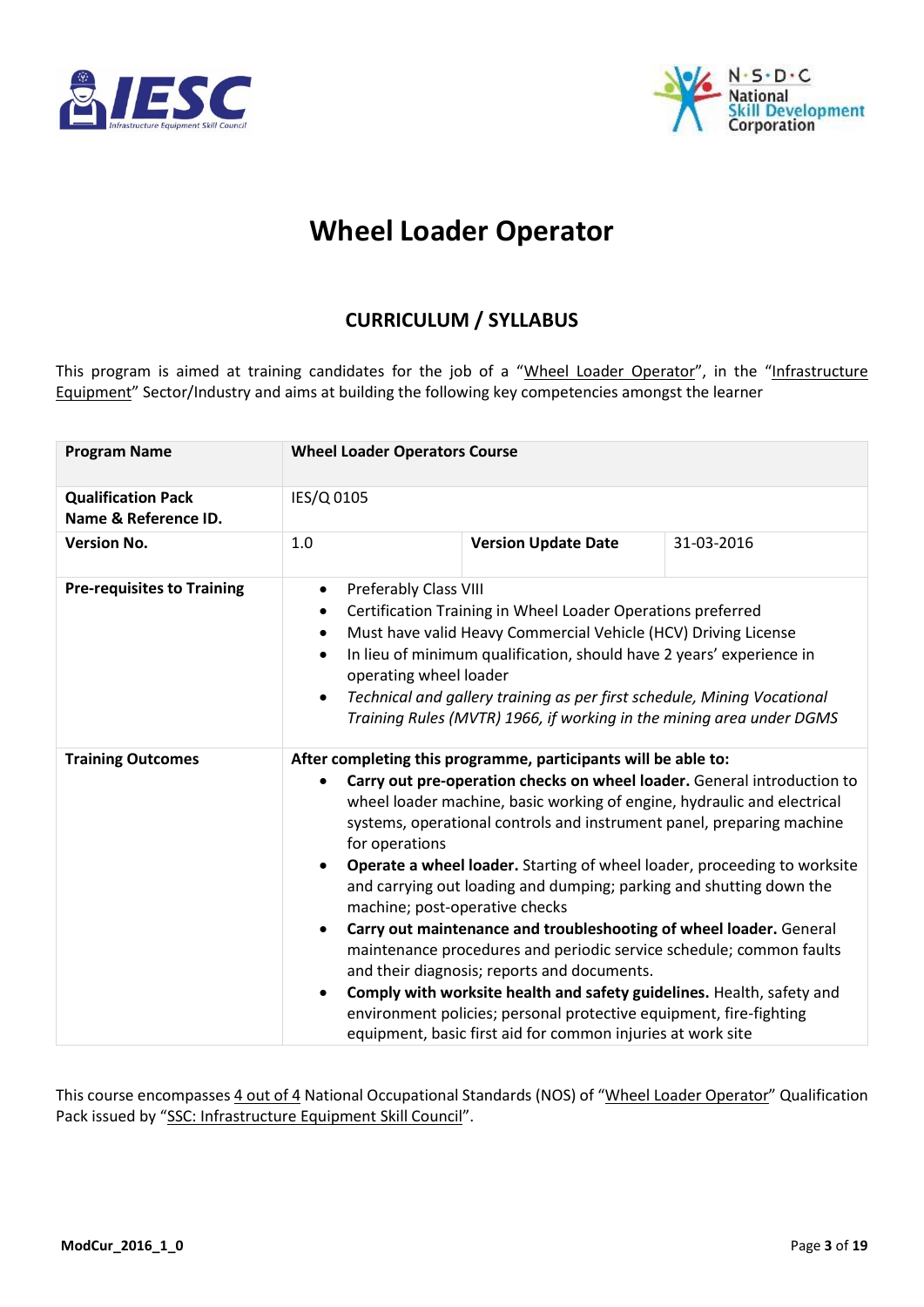



| Sr.<br>No.   | <b>Module</b>           | <b>Theory</b><br><b>Duration</b><br>(hh:mm) | <b>Practical</b><br><b>Duration</b><br>(hh:mm) | <b>Key Learning Outcomes</b>                                                                                                                                                                                                                                                                                                                                                                                                                                                                                                                                                                                                                                                                                                                                                                                                                                                                                                                                                                                                                                                                                                                                                                                                            | Corresponding<br><b>NOS Code</b> | <b>Equipment</b><br><b>Required</b>                                                                                                                                                                                                                                                                          |
|--------------|-------------------------|---------------------------------------------|------------------------------------------------|-----------------------------------------------------------------------------------------------------------------------------------------------------------------------------------------------------------------------------------------------------------------------------------------------------------------------------------------------------------------------------------------------------------------------------------------------------------------------------------------------------------------------------------------------------------------------------------------------------------------------------------------------------------------------------------------------------------------------------------------------------------------------------------------------------------------------------------------------------------------------------------------------------------------------------------------------------------------------------------------------------------------------------------------------------------------------------------------------------------------------------------------------------------------------------------------------------------------------------------------|----------------------------------|--------------------------------------------------------------------------------------------------------------------------------------------------------------------------------------------------------------------------------------------------------------------------------------------------------------|
| $\mathbf{1}$ | Pre-operation<br>Checks | 08:00                                       | 20:00                                          | <b>Organisational Context:</b><br>Organisation structure,<br>$\bullet$<br>reporting and escalation<br>line.<br>Performance standards<br>$\bullet$<br>and procedures in the<br>company.<br>Work target and review<br>٠<br>mechanism with<br>supervisor<br>Location and process for<br>$\bullet$<br>storage and disposal of<br>waste.<br><b>Technical Knowledge:</b><br>Basic working of engine<br>and all systems; hydraulic<br>, electrical, transmission<br>& steering mechanism<br>Controls, levers, switches<br>$\bullet$<br>and instrument panel &<br>fuse box<br>Various hand signals and<br>٠<br>safety & emergency signs<br>at work site.<br>Procedure for filling and<br>$\bullet$<br>topping up of fuel, lubes<br>& coolants.<br>Procedure for cleaning air<br>٠<br>filter elements & draining<br>water sediments.<br>Method of greasing and<br>$\bullet$<br>lubrication.<br>Optimal working<br>٠<br>condition of components<br>and monitoring systems<br>Procedure for adjustment<br>$\bullet$<br>of driving position, seat<br>belts and rear-view<br>mirrors.<br><b>Skills - Core &amp; Professional</b><br>Read & understand<br>$\bullet$<br>general instructions/<br>guidelines related to<br>equipment & worksite<br>ops. | IES/N 0113                       | Wheel Loader<br>$\bullet$<br>Machine with<br>standard tools<br>and<br>equipment.<br><b>Class</b><br>room<br>$\bullet$<br>with<br>audio-<br>video system<br>Manufacturers<br>$\bullet$<br>O and M video<br>& Manual<br>Safety video<br>$\bullet$<br><b>PPE Items</b><br>$\bullet$<br>Open ground<br>$\bullet$ |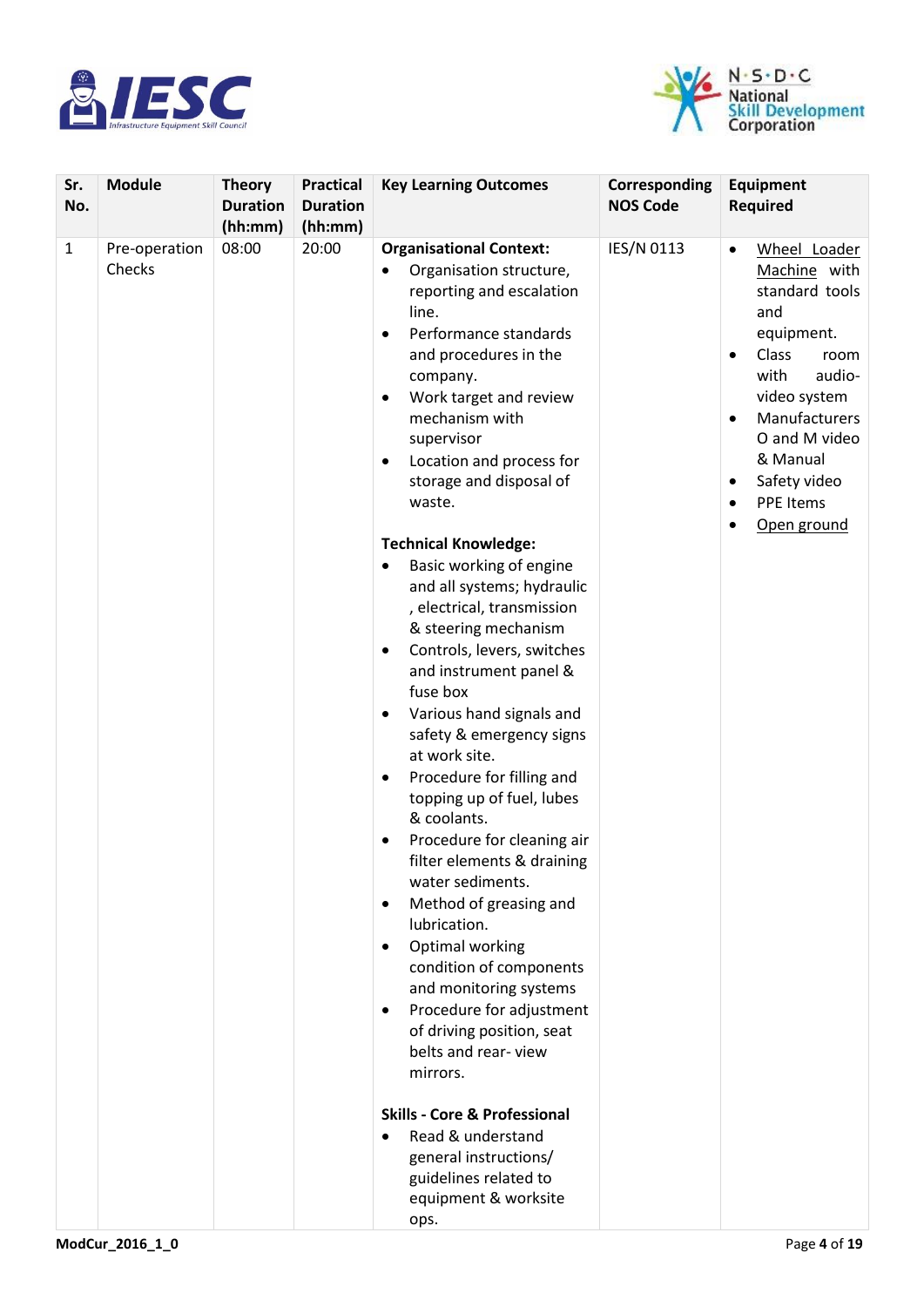



|  |  | Write and record any<br>$\bullet$<br>incidents & deviations on<br>the prescribed formats.<br>Orally communicate<br>$\bullet$<br>information &<br>instructions to co-workers<br>in a clear and concise<br>manner.<br>Plan and organise work<br>$\bullet$<br>related tasks with all<br>concerned in most<br>efficient and cost-<br>effective way. |  |
|--|--|-------------------------------------------------------------------------------------------------------------------------------------------------------------------------------------------------------------------------------------------------------------------------------------------------------------------------------------------------|--|
|  |  | <b>Performance Criteria:</b>                                                                                                                                                                                                                                                                                                                    |  |
|  |  |                                                                                                                                                                                                                                                                                                                                                 |  |
|  |  | Examine the machine to<br>ensure there are no cracks<br>and dents in the body work<br>and weld joints.                                                                                                                                                                                                                                          |  |
|  |  | • Check all fluid levels in the<br>engine, transmission<br>_&<br>hydraulic systems; top up<br>where necessary                                                                                                                                                                                                                                   |  |
|  |  | Inspect air filters and<br>$\bullet$<br>gaskets; clean and empty<br>dust bowls                                                                                                                                                                                                                                                                  |  |
|  |  | Drain water sediments in<br>$\bullet$<br>the fuel system                                                                                                                                                                                                                                                                                        |  |
|  |  | Check battery electrolyte<br>$\bullet$<br>levels<br>terminal<br>and<br>tightness.                                                                                                                                                                                                                                                               |  |
|  |  | Check tension of fan belt<br>and compressor belt if<br>fitted                                                                                                                                                                                                                                                                                   |  |
|  |  | Inspect all greasing points<br>$\bullet$<br>and pivots and ensure<br>lubrication                                                                                                                                                                                                                                                                |  |
|  |  | Check footplates and steps<br>$\bullet$<br>are free of mud and oil<br>spills.                                                                                                                                                                                                                                                                   |  |
|  |  | Check and adjust seat, belt,<br>& mirrors for operating<br>efficiency<br>Check all controls,                                                                                                                                                                                                                                                    |  |
|  |  | $\bullet$<br>gauges, lights and horns<br>are functional<br>Maintain log book to<br>$\bullet$                                                                                                                                                                                                                                                    |  |
|  |  | record all activities<br>carried out.                                                                                                                                                                                                                                                                                                           |  |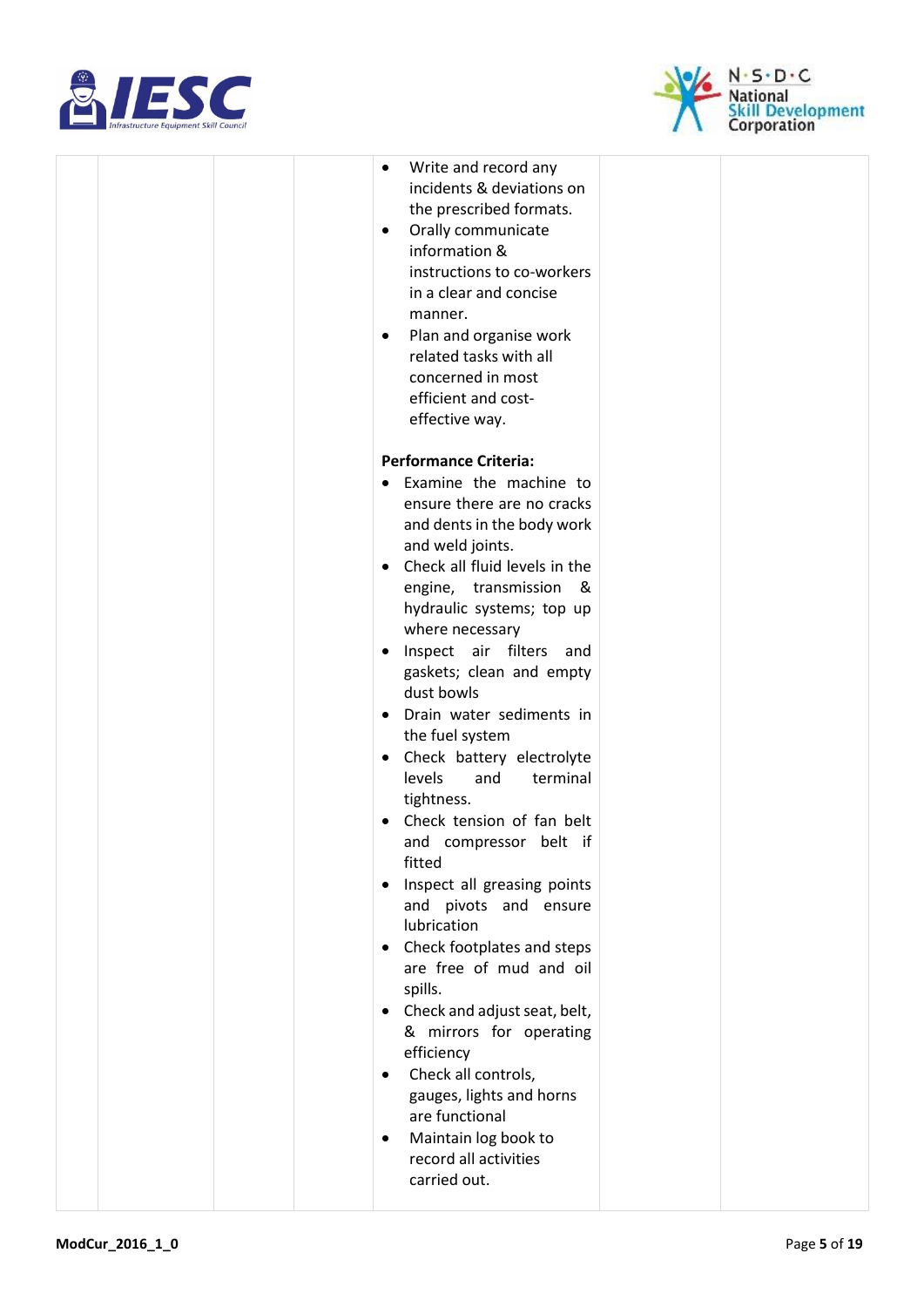



| $\overline{2}$ |                                     | 30:00 | 68:00 | <b>Organisational Context</b>                                                                                                                                                                                                                                                                                                                                                 | IES/N0114 |                                                       |                                                                                                                                                                                                                                  |
|----------------|-------------------------------------|-------|-------|-------------------------------------------------------------------------------------------------------------------------------------------------------------------------------------------------------------------------------------------------------------------------------------------------------------------------------------------------------------------------------|-----------|-------------------------------------------------------|----------------------------------------------------------------------------------------------------------------------------------------------------------------------------------------------------------------------------------|
|                | Operate<br>a<br><b>Wheel Loader</b> |       |       | Responsibilities and time<br>٠<br>frame for assigned jobs.<br><b>Emergency organisation</b><br>٠<br>and reporting channel<br>work site.<br>Equipment costs and<br>$\bullet$<br>delay implications to<br>company.<br>Location and process for<br>$\bullet$<br>storage and disposal of<br>waste.<br>Work target and<br>٠<br>performance review<br>mechanism with<br>supervisor. |           | $\bullet$<br>$\bullet$<br>$\bullet$<br>٠<br>$\bullet$ | Wheel Loader<br>Machine with<br>standard tools<br>and<br>equipment.<br>Class<br>room<br>with<br>audio-<br>video system<br>Manufacturers<br>O and M video<br>Operation<br>&<br>Manual<br>Safety video<br>PPE Items<br>Open ground |
|                |                                     |       |       | <b>Technical Knowledge</b><br><b>Besides technical</b><br>٠<br>knowledge related to pre-<br>op checks should know<br>Different types of wheel<br>$\bullet$<br>loaders and their<br>applications.<br>Methodology for lifting<br>$\bullet$<br>loads safely; load chart<br>Methodology for moving<br>$\bullet$<br>with loads; steering on                                        |           |                                                       |                                                                                                                                                                                                                                  |
|                |                                     |       |       | slopes, both uphill and<br>downhill.<br>Methodology for<br>dumping/discharging<br>load.<br>Procedure for parking and<br>٠<br>shutting down                                                                                                                                                                                                                                    |           |                                                       |                                                                                                                                                                                                                                  |
|                |                                     |       |       | <b>Skills - Core &amp; Professional</b><br>In addition to core and<br>generic skills listed above<br>Interpret signage on road<br>$\bullet$<br>and at work site<br>operations correctly.<br>Use correct terminology<br>$\bullet$<br>while interacting with<br>others at site<br>Plan work schedule in<br>$\bullet$<br>time bound and cost-<br>effective way.                  |           |                                                       |                                                                                                                                                                                                                                  |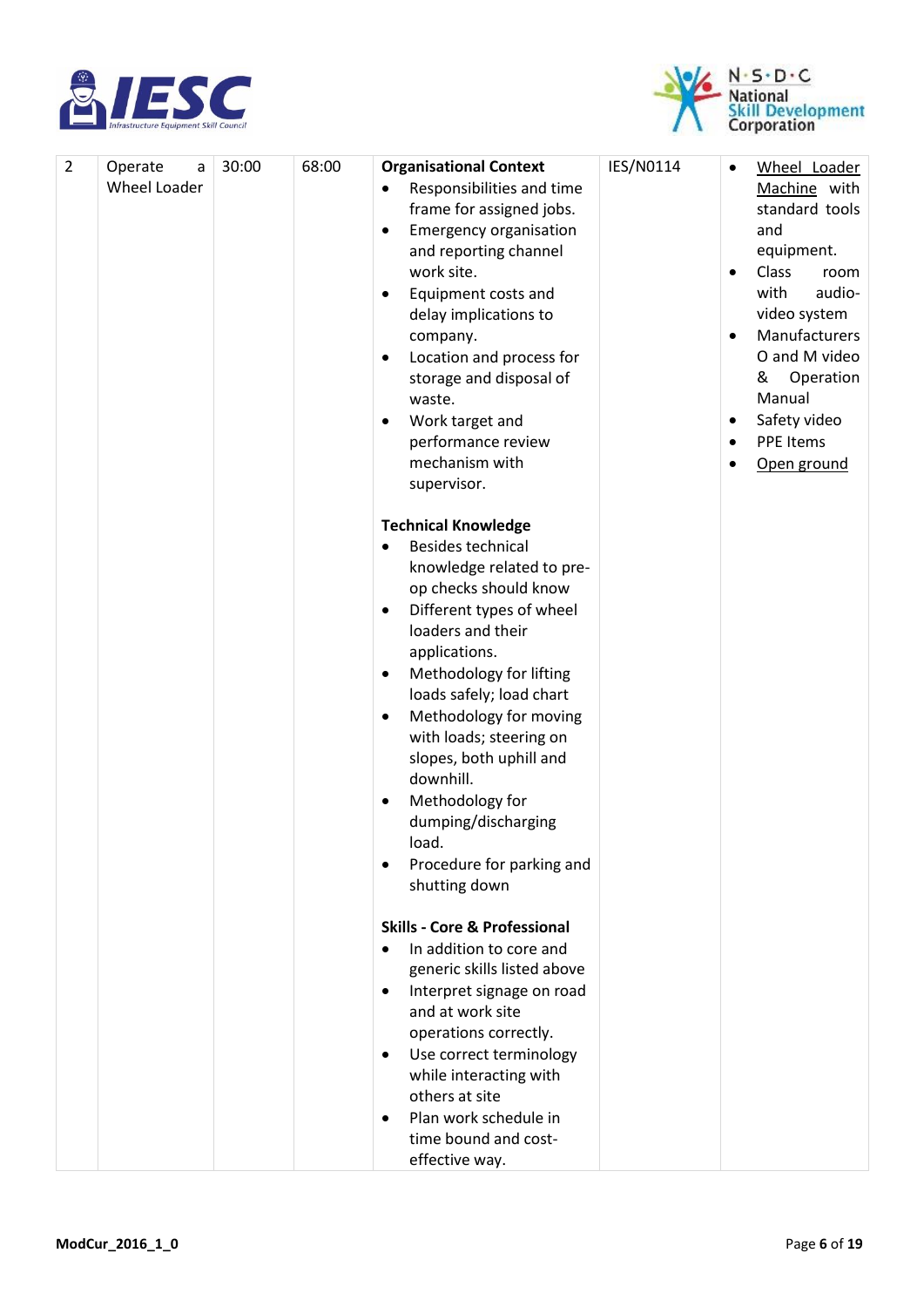



|   |                                                                               |       |       | Identify operational slow-<br>$\bullet$<br>downs and take timely<br>remedial action.<br>Performance Criteria.<br>Wheel Loader Start - up:<br>$\bullet$<br>After carrying out all pre-<br>checks start machine as<br>laid down; proceed to<br>work site<br>Inspect work site and plan<br>٠<br>ops; also identify problem<br>areas.<br>Load lifting & dumping.<br>$\bullet$<br>Lift and secure loads as<br>per load chart<br>Move slowly to dump site<br>٠<br>& discharge load safely as<br>per instructions<br><b>Wheel Loader Shutdown:</b><br>$\bullet$<br>and<br>park<br>the<br>Move<br>machine in garage; shut<br>down as per procedure.<br>Inspect for damages; leaks<br>٠<br>etc and report / take<br>appropriate action as laid<br>down.<br><b>Reporting &amp;</b><br>٠<br><b>Documentation: Ensure</b><br>documentation on<br>prescribed formats<br>completed in time.<br>Report defects and<br>problems in time and<br>escalate as necessary |            |                                                                                                                                                                                                                                                                                  |
|---|-------------------------------------------------------------------------------|-------|-------|------------------------------------------------------------------------------------------------------------------------------------------------------------------------------------------------------------------------------------------------------------------------------------------------------------------------------------------------------------------------------------------------------------------------------------------------------------------------------------------------------------------------------------------------------------------------------------------------------------------------------------------------------------------------------------------------------------------------------------------------------------------------------------------------------------------------------------------------------------------------------------------------------------------------------------------------------|------------|----------------------------------------------------------------------------------------------------------------------------------------------------------------------------------------------------------------------------------------------------------------------------------|
| 3 | Carry out<br>Maintenance<br>and Trouble<br>Shooting of<br><b>Wheel Loader</b> | 11:00 | 27:00 | <b>Organisational Context:</b><br>Organisation structure<br>and maintenance policy.<br>Location of special tools<br>$\bullet$<br>and equipment/<br>accessories.<br><b>Technical Knowledge</b><br>Maintenance and service<br>$\bullet$<br>Schedule<br>Common defects and<br>$\bullet$<br>general causes for<br>breakdown.                                                                                                                                                                                                                                                                                                                                                                                                                                                                                                                                                                                                                             | IES/N 0115 | Wheel Loader<br>$\bullet$<br>Machine with<br>standard tools<br>and<br>equipment.<br>Class<br>room<br>$\bullet$<br>with<br>audio-<br>video system<br>Manufacturers<br>$\bullet$<br>O and M video,<br>Maintenance<br>Manual<br>&<br>Chart<br>Safety video<br>٠<br><b>PPE Items</b> |
|   | ModCur_2016_1_0                                                               |       |       |                                                                                                                                                                                                                                                                                                                                                                                                                                                                                                                                                                                                                                                                                                                                                                                                                                                                                                                                                      |            | Page 7 of 19                                                                                                                                                                                                                                                                     |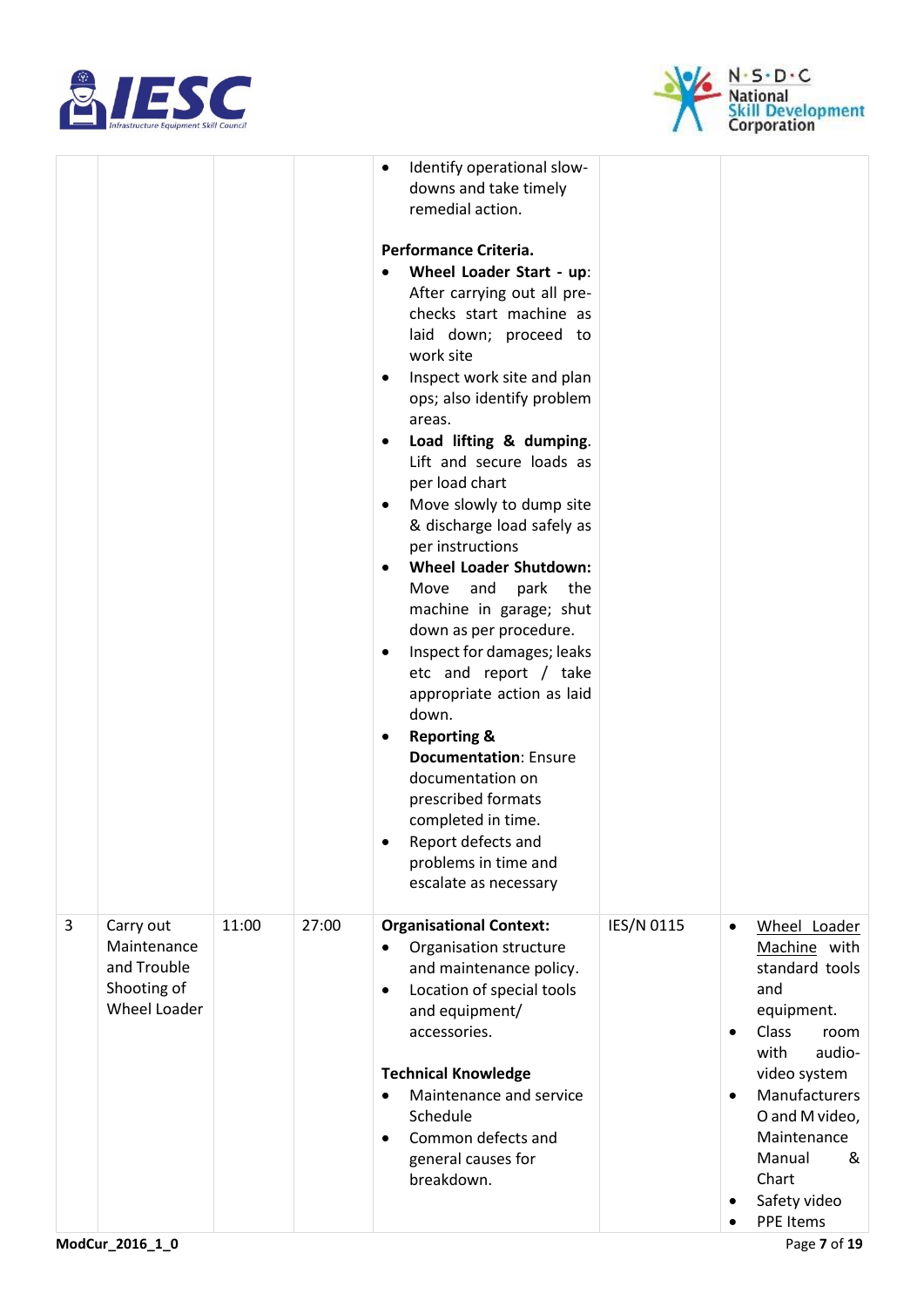



|   |                                                                     |       |       | <b>Skills - Core &amp; Professional</b>                                                                                                                                                                                         |           |                        | Lab /workshop                                                                                                           |
|---|---------------------------------------------------------------------|-------|-------|---------------------------------------------------------------------------------------------------------------------------------------------------------------------------------------------------------------------------------|-----------|------------------------|-------------------------------------------------------------------------------------------------------------------------|
|   |                                                                     |       |       | In addition to core and<br>generic skills listed above;<br>Plan maintenance &<br>$\bullet$<br>servicing keeping<br>operational needs in<br>mind.                                                                                |           |                        |                                                                                                                         |
|   |                                                                     |       |       | <b>Performance Criteria</b>                                                                                                                                                                                                     |           |                        |                                                                                                                         |
|   |                                                                     |       |       | <b>Routine Maintenance:</b>                                                                                                                                                                                                     |           |                        |                                                                                                                         |
|   |                                                                     |       |       | Assess right service<br>schedule as per machine<br>operating hours<br>Clean machine outside<br>$\bullet$<br>and inside                                                                                                          |           |                        |                                                                                                                         |
|   |                                                                     |       |       | Clean air filter, replenish<br>$\bullet$<br>lubes and coolants as                                                                                                                                                               |           |                        |                                                                                                                         |
|   |                                                                     |       |       | necessary<br>Grease all pins and pivot<br>$\bullet$<br>points daily.                                                                                                                                                            |           |                        |                                                                                                                         |
|   |                                                                     |       |       | Check battery electrolyte<br>$\bullet$<br>levels and terminals                                                                                                                                                                  |           |                        |                                                                                                                         |
|   |                                                                     |       |       | Check tyre pressure and<br>$\bullet$<br>wheel nuts for tightness.                                                                                                                                                               |           |                        |                                                                                                                         |
|   |                                                                     |       |       | <b>Basic Trouble Shooting:</b><br>$\bullet$<br>Place machine correctly<br>and safely using supports<br>as necessary.<br>Diagnose the defect/<br>$\bullet$<br>problem and rectify; if<br>need be seek advice from<br>supervisor. |           |                        |                                                                                                                         |
|   |                                                                     |       |       | <b>Reporting &amp;</b><br>$\bullet$<br><b>Documentation: Ensure</b><br>documentation on<br>prescribed formats<br>completed in time.<br>Report defects and<br>$\bullet$<br>problems in time and<br>escalate as necessary         |           |                        |                                                                                                                         |
| 4 | Comply<br>with<br>Worksite<br>Health<br>and<br>Safety<br>Guidelines | 08:00 | 20:00 | <b>Organisational Context</b><br>Health, safety,<br>$\bullet$<br>environmental (HSE)<br>policies and guidelines of<br>the company & their<br>importance<br>Contact details of<br>$\bullet$<br>personnel responsible for         | IES/N7601 | $\bullet$<br>$\bullet$ | Wheel Loader<br>Machine with<br>standard tools<br>and<br>equipment.<br>Class<br>room<br>with<br>audio-<br>video system. |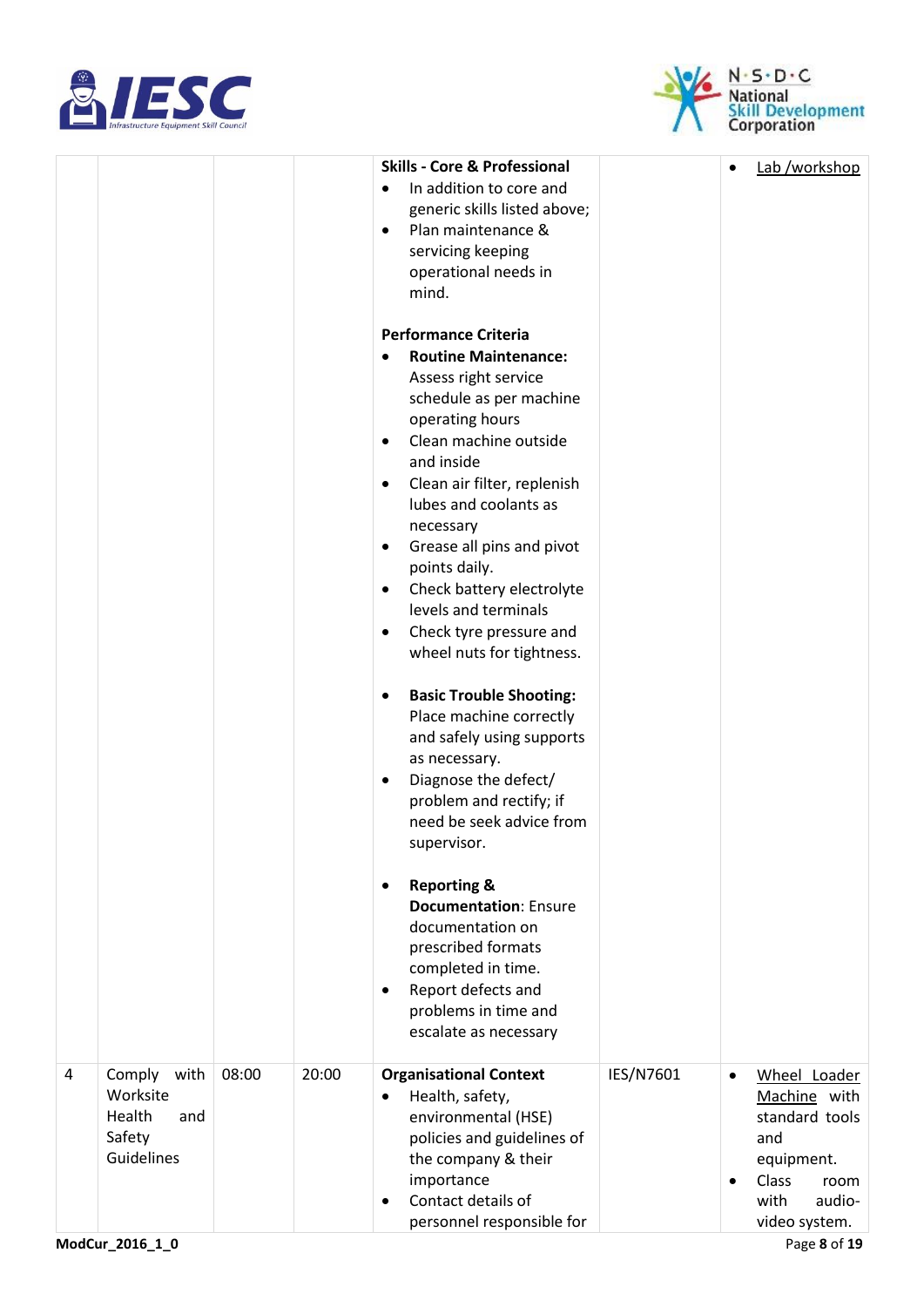



| HSE related matters & in<br>case of emergencies.<br><b>Technical Knowledge</b><br>OEMs guidelines for<br>health, safety and<br>security requirements.<br>Types, use and<br>$\bullet$<br>importance of Personal<br>Protective Equipment<br>(PPE)<br>Types of common hazards<br>$\bullet$<br>and risks at worksite and<br>preventive measures.<br>In case of emergencies<br>$\bullet$<br>procedure to stop/ shut<br>down machinery.<br>Common injuries and<br>$\bullet$<br>appropriate basic first aid<br>treatment.<br>Fire-fighting equipment:<br>$\bullet$<br>Basic knowledge of<br>handling and using them.<br><b>Skills - Core &amp; Professional</b><br>In addition to the core<br>$\bullet$<br>and generic skills listed<br>above<br>Use correct PPE and other<br>$\bullet$ | Company's<br>$\bullet$<br>ESH video.<br>PPE Items &<br>$\bullet$<br>Safety Gear.<br><b>Firefighting</b><br>٠<br>Eqpt.<br>First Aid Kit.<br>٠<br>Open ground.<br>٠ |
|----------------------------------------------------------------------------------------------------------------------------------------------------------------------------------------------------------------------------------------------------------------------------------------------------------------------------------------------------------------------------------------------------------------------------------------------------------------------------------------------------------------------------------------------------------------------------------------------------------------------------------------------------------------------------------------------------------------------------------------------------------------------------------|-------------------------------------------------------------------------------------------------------------------------------------------------------------------|
| safety gear at work site.<br><b>Performance Criteria</b><br>• Comply with safety,                                                                                                                                                                                                                                                                                                                                                                                                                                                                                                                                                                                                                                                                                                |                                                                                                                                                                   |
| health, environment and<br>security related<br>regulations & guidelines<br>at work.<br>Correct use of Personal<br>Protective Equipment<br>(PPE) and other safety                                                                                                                                                                                                                                                                                                                                                                                                                                                                                                                                                                                                                 |                                                                                                                                                                   |
| gear at work site.<br>Follow safety measures<br>$\bullet$<br>during operations to<br>ensure health and safety<br>of self and others, general<br>public not at risk.<br>Operate fire extinguishers<br>$\bullet$                                                                                                                                                                                                                                                                                                                                                                                                                                                                                                                                                                   |                                                                                                                                                                   |
| as applicable.<br>Support in administering<br>basic first aid.                                                                                                                                                                                                                                                                                                                                                                                                                                                                                                                                                                                                                                                                                                                   |                                                                                                                                                                   |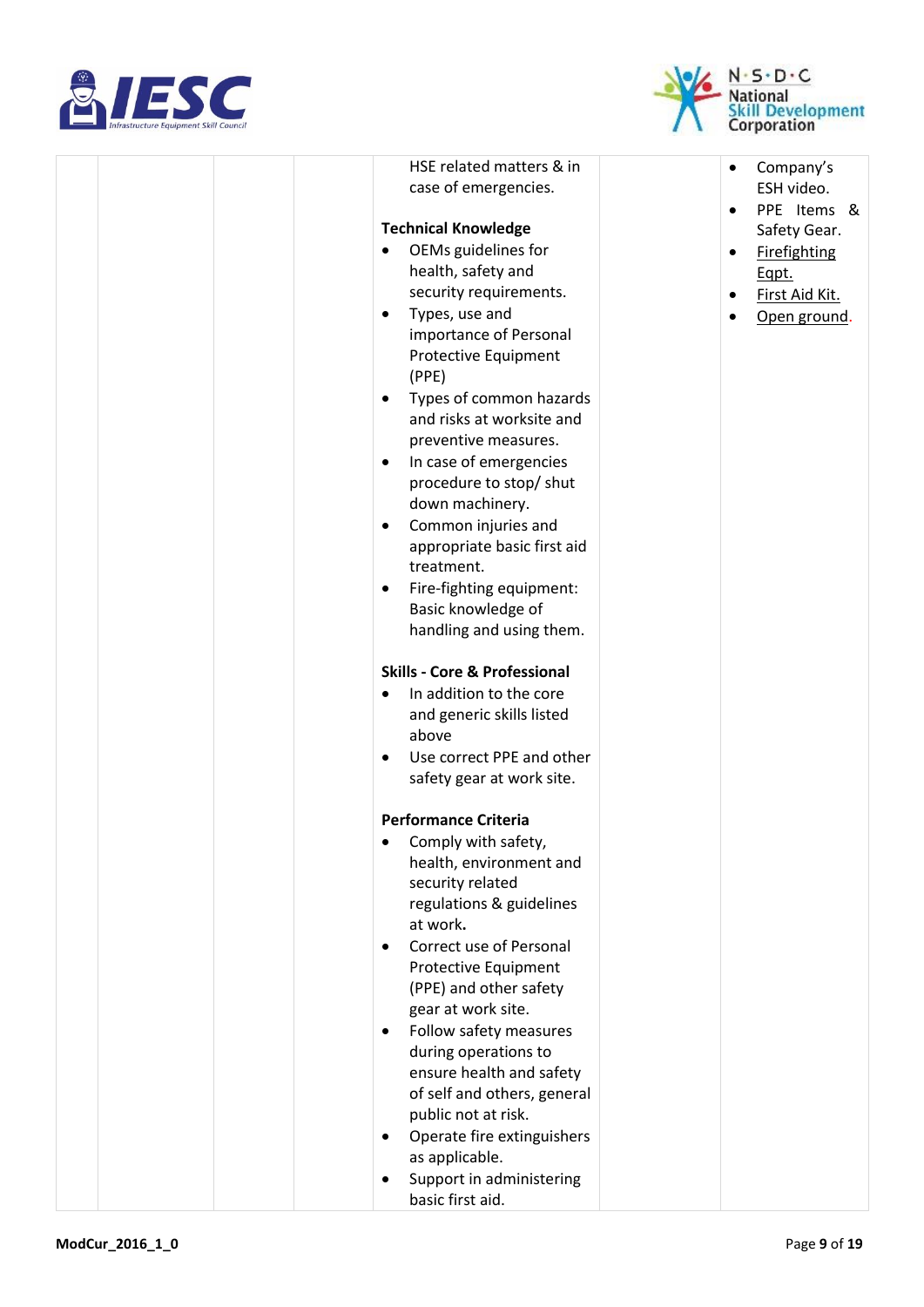



|                                  |       |        | Record and report details<br>$\bullet$<br>as related to operations,<br>incidents or accidents as<br>applicable.                                                                                                                                                                                                                                                                                                                              |  |  |  |
|----------------------------------|-------|--------|----------------------------------------------------------------------------------------------------------------------------------------------------------------------------------------------------------------------------------------------------------------------------------------------------------------------------------------------------------------------------------------------------------------------------------------------|--|--|--|
| <b>Total</b><br><b>Duration:</b> | 57:00 | 135:00 | <b>Unique Equipment Required:</b><br>Wheel Loader Machine with standard tools and equipment.<br>$\bullet$<br>Class room with audio-video projection system<br>$\bullet$<br>Manufacturers O and M video & Manual<br>Safety video<br>$\bullet$<br>PPE Equipment: Helmet, gloves, harness, earplugs, goggles, mask<br>$\bullet$<br>Firefighting equipment<br>$\bullet$<br>First Aid Box and Charts<br>$\bullet$<br>Open ground and Lab/workshop |  |  |  |

Grand Total Course Duration: **192 Hours, 0 Minutes**

*(This syllabus/ curriculum has been approved by SSC: Infrastructure Equipment Skill Council)*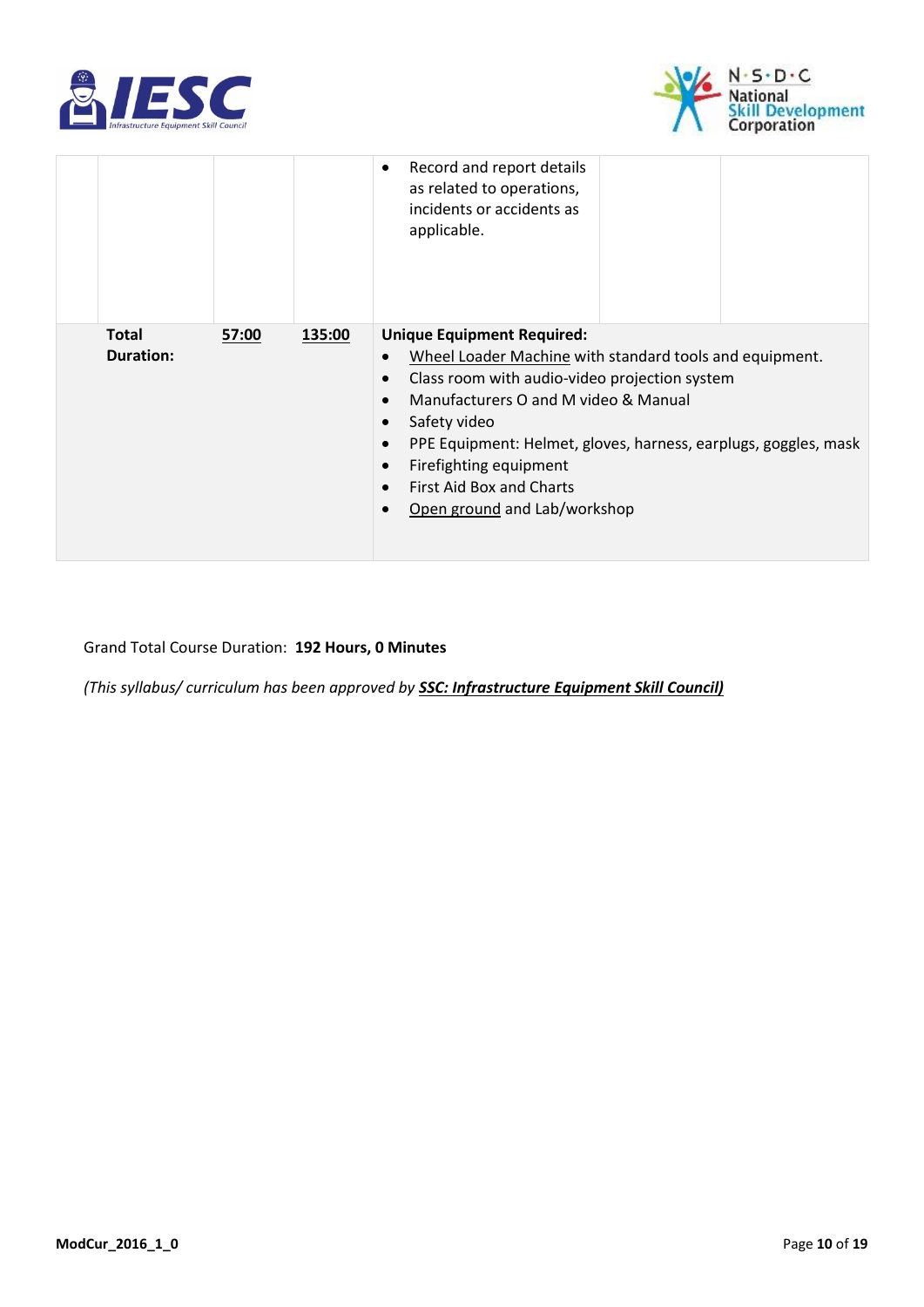



### **Annexure1: Assessment Criteria**

| <b>Assessment Criteria for Wheel Loader Operator</b> |                              |
|------------------------------------------------------|------------------------------|
| Job Role                                             | <b>Wheel Loader Operator</b> |
| <b>Qualification Pack</b>                            | IES/Q0105 Version 1.0        |
| <b>Sector Skill Council</b>                          | Infrastructure Equipment     |

| Sr.<br>No.     | <b>Guidelines for Assessment</b>                                                                                                                                                                                                                                                           |
|----------------|--------------------------------------------------------------------------------------------------------------------------------------------------------------------------------------------------------------------------------------------------------------------------------------------|
| 1              | Criteria for assessment for each Qualification Pack will be created by the Sector Skill Council. Each<br>Performance Criteria (PC) will be assigned marks proportional to its importance in NOS. SSC will also lay down<br>proportion of marks for Theory and Skills Practical for each PC |
| 2              | The assessment for the theory part will be based on knowledge bank of questions created by the SSC                                                                                                                                                                                         |
| $\mathbf{3}$   | Individual assessment agencies will create unique question papers for theory part for each candidate at each<br>examination/training centre (as per assessment criteria)                                                                                                                   |
| $\overline{4}$ | Individual assessment agencies will create unique evaluation for skill practical for every student at each<br>examination/training centre based on this criteria                                                                                                                           |
| 5              | To pass the Qualification Pack, every trainee should score a minimum of 50% aggregate                                                                                                                                                                                                      |
| 6              | In case of successfully passing only certain number of NOS's, the trainee is eligible to take subsequent<br>assessment on the balance NOS's to pass the Qualification Pack                                                                                                                 |

|                                                                            |                                                                                                                             |                              |                |               | <b>Marks Allocation</b> |
|----------------------------------------------------------------------------|-----------------------------------------------------------------------------------------------------------------------------|------------------------------|----------------|---------------|-------------------------|
| <b>NOS</b>                                                                 | <b>Performance Criteria</b>                                                                                                 | <b>Total</b><br><b>Marks</b> | Out Of         | <b>Theory</b> | <b>Skills Practical</b> |
| 1. IES/N0113 Carry<br>pre-operation<br>out<br>checks<br>on wheel<br>loader | PC1.<br>Visually inspect the body<br>components for cracks and bearing<br>wear                                              |                              | 4              | $\mathbf{1}$  | 3                       |
|                                                                            | PC <sub>2</sub> .<br>Inspect the tires, wheels,<br>lug nuts, stem caps for inflation, leaks<br>or damage                    |                              | 4              | 1             | 3                       |
|                                                                            | PC <sub>3</sub> .<br>Check the bucket cutting<br>edge and the lift for excessive damage                                     |                              | 3              | $\mathbf 0$   | 3                       |
|                                                                            | Check the mould board, tilt<br>PC4.<br>cylinders, lines, hoses for leakage or<br>damage                                     | 46                           | 4              | $\mathbf{1}$  | 3                       |
|                                                                            | <b>PC5.</b><br>Ensure that the loader<br>frame and arms are not damaged                                                     |                              | $\mathbf{1}$   | 0             | 1                       |
|                                                                            | PC6.<br>Ensure<br>that<br>the<br>transmission, fuel tank, axles and<br>hydraulic tanks do not have any<br>damage or leakage |                              | $\overline{2}$ | $\mathbf{1}$  | 1                       |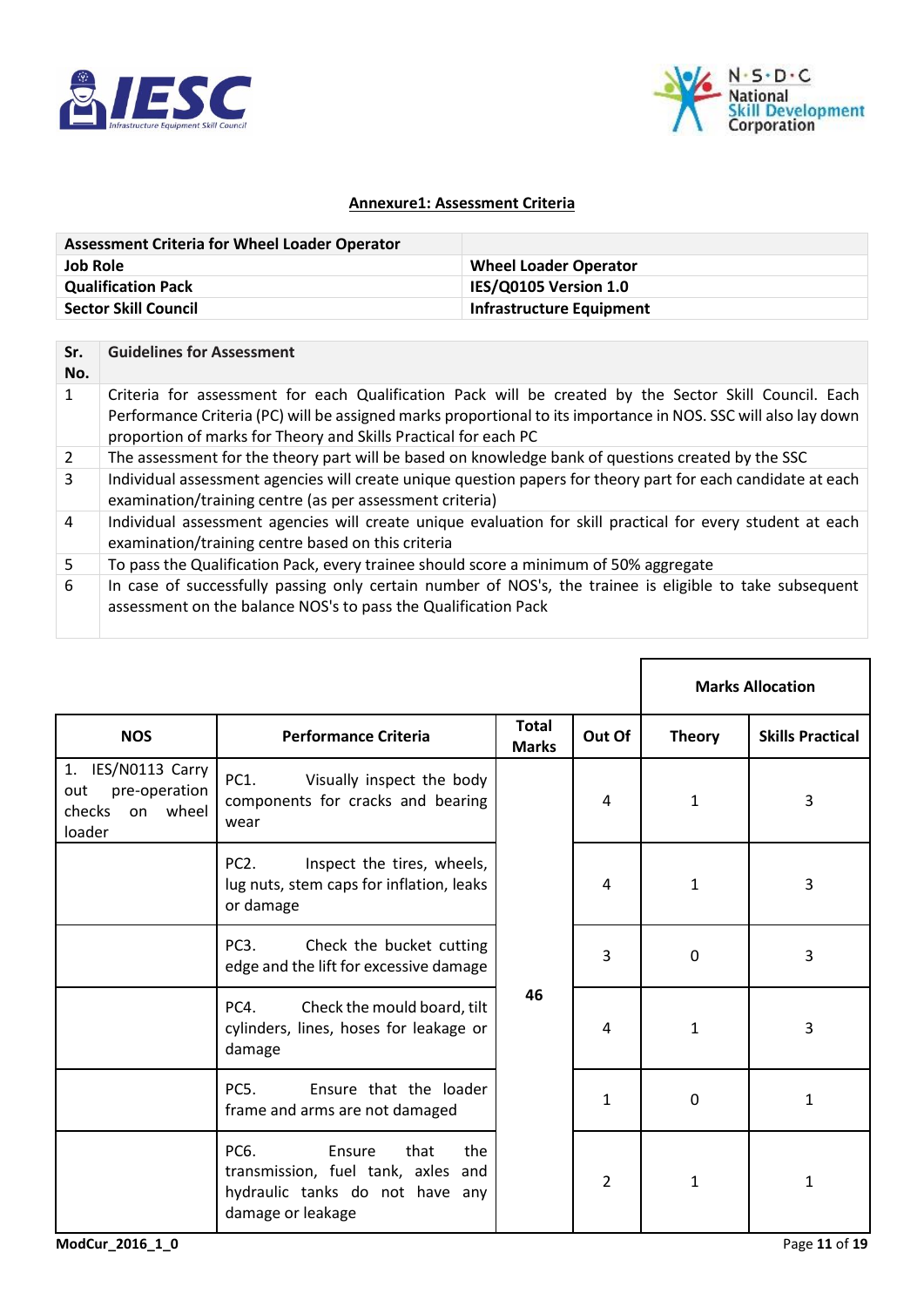



|  | Check that oil levels of<br>PC7.<br>engine, hydraulic tank, fuel tank,<br>transmission, radiant coolant and<br>brake are as per manufacturer's<br>indicators           | 3            | 0            | 3                       |
|--|------------------------------------------------------------------------------------------------------------------------------------------------------------------------|--------------|--------------|-------------------------|
|  | PC8.<br>Top up coolant, differential<br>and final drive oil and oil in engine,<br>transmission, hydraulic tank etc if<br>necessary as per manufacturer's<br>indicators | 4            | $\mathbf{1}$ | 3                       |
|  | PC9.<br>Recharge<br>batteries<br>periodically                                                                                                                          | 2            | $\mathbf{1}$ | 1                       |
|  | PC10.<br>Drain moisture from air<br>tanks in case it is equipped with air<br>brakes                                                                                    | 2            | 0            | $\overline{\mathbf{c}}$ |
|  | PC11.<br>Conduct checks to ensure<br>proper condition of parking brake,<br>main horn, reverse horn and head<br>light                                                   | 2            | 0            | $\overline{\mathbf{c}}$ |
|  | Conduct visual inspection to<br>PC12.<br>check the various controls, gauges,<br>warning lamp and other safety<br>devices                                               | 2            | 0            | $\overline{\mathbf{c}}$ |
|  | Check and adjust driving<br>PC13.<br>position, rear and side mirrors, seat<br>belts and set them as per comfort<br>level                                               | 4            | $\mathbf{1}$ | 3                       |
|  | Clean air filter dust bowls<br>PC14.<br>and check the gasket and inner filter                                                                                          | 1            | 0            | 1                       |
|  | PC15. Drain water and sediment<br>from the fuel tank                                                                                                                   | 3            | 0            | З                       |
|  | Ensure that all greasing pins<br>PC16.<br>and pivots points are appropriately<br>greased                                                                               | 1            | 0            | 1                       |
|  | Ensure that no one is under<br>PC17.<br>or on the machine before operating                                                                                             | 1            | 0            | 1                       |
|  | PC18. Ensure that all the safety and<br>maintenance decals are available on<br>the machine                                                                             | 1            | 0            | 1                       |
|  | PC19.<br>Maintain<br>a<br>checking/maintenance logbook to<br>record all activities performed before<br>starting the wheel loader                                       | $\mathbf{1}$ | 0            |                         |

| $\overline{\mathbf{3}}$ | $\mathbf{0}$ | 3                       |
|-------------------------|--------------|-------------------------|
| $\overline{\mathbf{r}}$ | $\mathbf{1}$ | 3                       |
| $\overline{\mathbf{c}}$ | $\mathbf{1}$ | $\mathbf{1}$            |
| $\overline{\mathbf{c}}$ | $\mathbf{0}$ | $\overline{\mathbf{c}}$ |
| $\overline{\mathbf{c}}$ | $\mathbf{0}$ | $\overline{\mathbf{c}}$ |
| $\overline{\mathbf{c}}$ | $\mathbf{0}$ | $\overline{\mathbf{c}}$ |
| $\overline{\mathbf{r}}$ | $\mathbf{1}$ | 3                       |
| $\mathbf{1}$            | $\mathbf{0}$ | $\mathbf{1}$            |
| 3                       | $\mathbf{0}$ | $\mathsf{3}$            |
| $\mathbf{1}$            | $\mathbf{0}$ | $\mathbf{1}$            |
| $\mathbf{1}$            | $\mathbf{0}$ | $\mathbf{1}$            |
| $\mathbf{1}$            | $\mathbf{0}$ | $\mathbf{1}$            |
| $\mathbf{1}$            | $\mathbf{0}$ | $\mathbf{1}$            |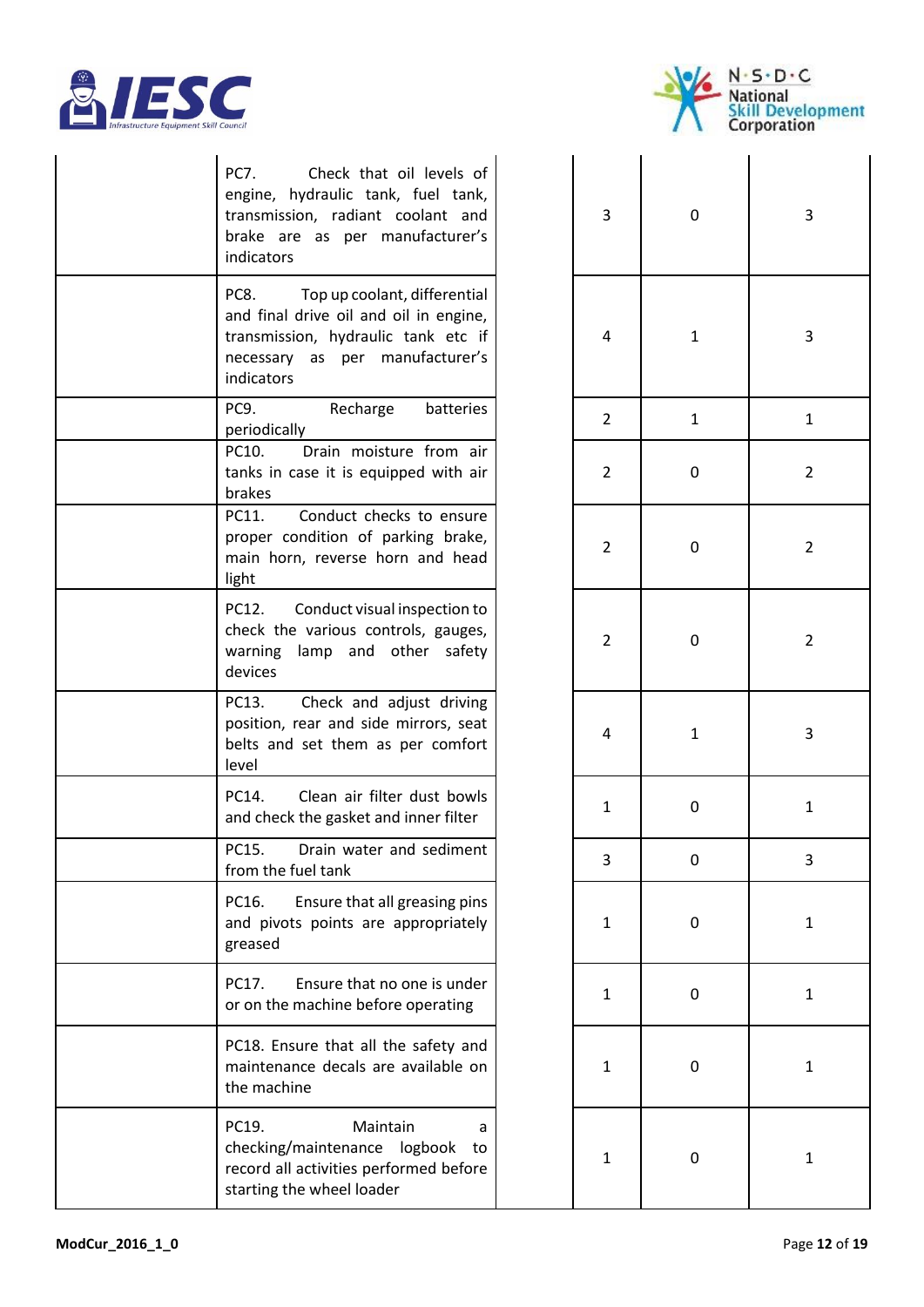



|                                                    | PC20.<br>Report defects precisely to<br>the supervisor if beyond scope of his<br>role                                                                                                                     |              | 1            | $\mathbf 0$  | $\mathbf{1}$ |
|----------------------------------------------------|-----------------------------------------------------------------------------------------------------------------------------------------------------------------------------------------------------------|--------------|--------------|--------------|--------------|
|                                                    |                                                                                                                                                                                                           | <b>Total</b> | 46           | 7            | 39           |
| 2.<br>IES/N0114<br>wheel<br>Operate<br>a<br>loader | PC1.<br>Plan and organize the job<br>according to given instructions                                                                                                                                      |              | $\mathbf{1}$ | 0            | $\mathbf{1}$ |
|                                                    | PC <sub>2</sub> .<br>Inspect the worksite to<br>identify and loose soil, hidden deep<br>trenches or marshy patches where a<br>wheel loader could get stuck                                                |              | 4            | $\mathbf{1}$ | 3            |
|                                                    | PC <sub>3</sub> .<br>Carry out all pre-use and<br>running checks                                                                                                                                          |              | 3            | $\mathbf 0$  | 3            |
|                                                    | PC4.<br>Wear seatbelt and adjust<br>seat position                                                                                                                                                         |              | 4            | $\mathbf{1}$ | 3            |
|                                                    | PC5.Start the engine using ignition<br>switch                                                                                                                                                             |              | 3            | 0            | 3            |
|                                                    | Use the primping pump<br>PC6.<br>and pre-heater to start the engine in<br>cold weather conditions                                                                                                         |              | 1            | $\pmb{0}$    | 1            |
|                                                    | <b>PC7.</b><br>Determine speed and<br>direction of machine, as per the<br>specified function                                                                                                              |              | 1            | 0            | $\mathbf{1}$ |
|                                                    | PC8. Use the emergency stop button<br>to disable all power to the wheel<br>loader in case of a crisis, as per<br>operator manual                                                                          | 60           | 1            | $\mathbf 0$  | 1            |
|                                                    | PC9.<br>Move levers or controls<br>that operate lifting devices, such as<br>forklifts, lift beams with swivel-hooks,<br>hoists, or elevating platforms, to load,<br>unload, transport, or stack material. |              | 4            | 1            | 3            |
|                                                    | Inspect product load for<br>PC10.<br>and confirm with the<br>accuracy<br>supervisor                                                                                                                       |              | 1            | $\pmb{0}$    | $\mathbf{1}$ |
|                                                    | Establish weight of load and<br>PC11.<br>that it is within safe<br>ensure<br>operational limits of the machine                                                                                            |              | 1            | $\mathbf 0$  | $\mathbf{1}$ |
|                                                    | PC12.<br>Position material under,<br>over, or around loaded pallets, skids,<br>or boxes and as per job description<br>and safety measures                                                                 |              | 1            | 0            | 1            |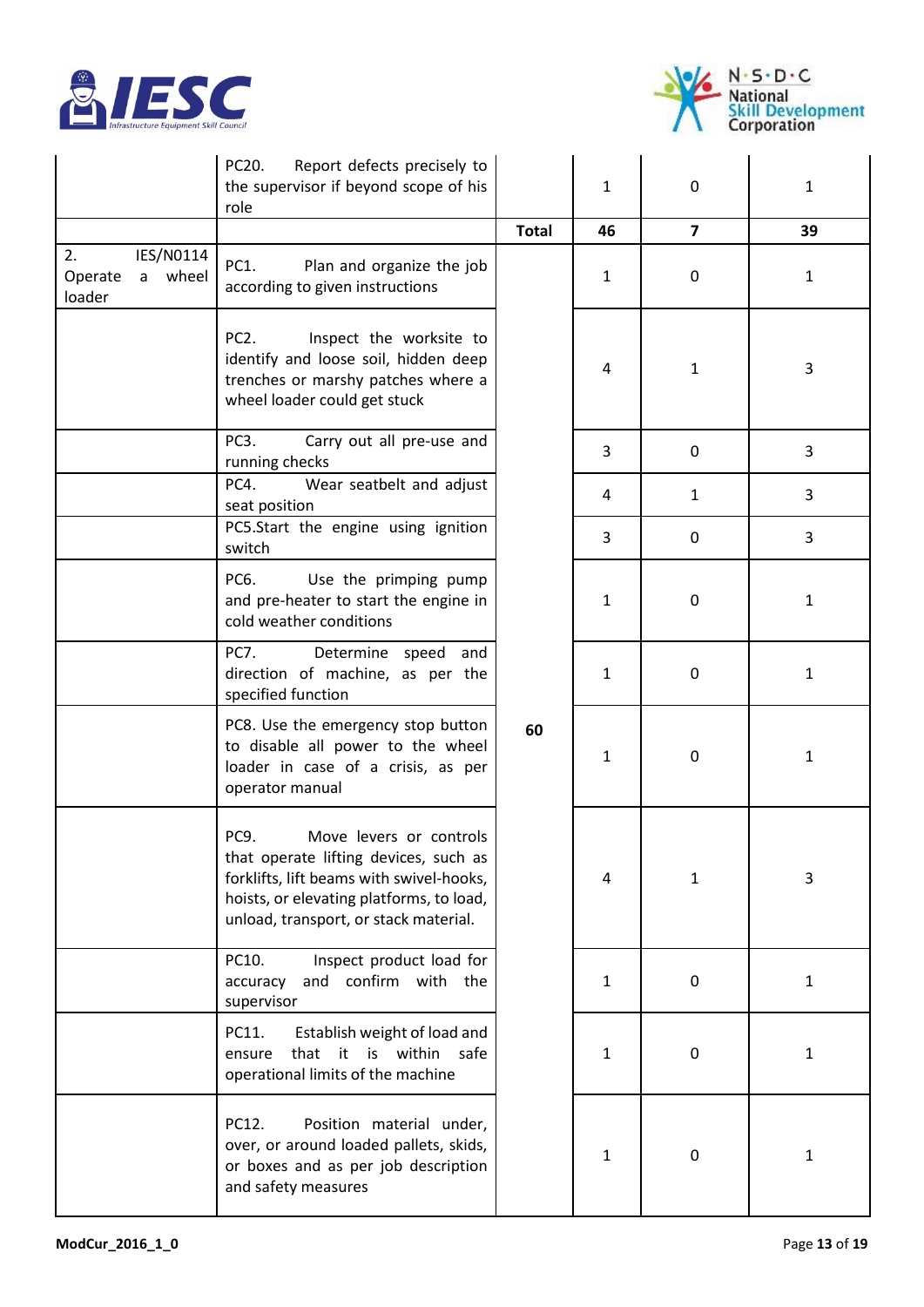



| PC13.<br>Secure<br>material<br>for<br>transport to designated areas, as per<br>supervisor's directions                                                                      | 1              | 0            | 1 |
|-----------------------------------------------------------------------------------------------------------------------------------------------------------------------------|----------------|--------------|---|
| Safely move load around<br>PC14.<br>the facility to ensure timely and<br>complete delivery.                                                                                 | 1              | 0            | 1 |
| PC15.<br>Move controls to drive<br>equipment to transport materials<br>between loading, processing, and<br>storage areas.                                                   | $\overline{2}$ | $\mathbf{1}$ | 1 |
| PC16.<br>Signal workers to discharge,<br>dump, or level materials when<br>required, as per requirement                                                                      | $\mathbf{1}$   | 0            | 1 |
| Hook tow trucks to trailer<br>PC17.<br>hitches and fasten attachments, such<br>as graders, ploughs, rollers, or winch<br>cables to tractors, using hitch pins as<br>per SOP | 4              | $\mathbf{1}$ | 3 |
| PC18.<br>Turn valves and open<br>chutes to dump, spray, or release<br>materials from dump cars or storage<br>bins into hoppers.                                             | 3              | 0            | 3 |
| PC19.<br>Estimate<br>the<br>appropriate<br>amount of load to be loaded on the<br>wheel loader to prevent over loading<br>the machine during operations                      | 3              | 0            | 3 |
| PC20.<br>Turn off ignition after<br>finishing operations                                                                                                                    |                | 0            |   |
| PC21. Ensure gear is in neutral<br>position post usage                                                                                                                      | 3              | 0            | З |
| PC22. Idle the equipment for a few<br>minutes post the usage                                                                                                                | 3              | 0            | 3 |
| PC23. Remove attachments after use                                                                                                                                          | 3              | 0            | З |
| PC24. Clean and<br>store removed<br>attachments                                                                                                                             | $\overline{2}$ | $\mathbf{1}$ | 1 |
| PC25. Ensure that the machine is shut<br>when<br>down<br>and<br>secured<br>left<br>unattended                                                                               | 1              | 0            | 1 |
| PC26. Operate the machine in 'limp<br>back' mode in case of equipment<br>malfunction,<br>based<br>the<br>on<br>instructions in the operator's manual                        | 3              | 0            | 3 |

| $\mathbf{1}$            | $\mathbf{0}$ | $\mathbf{1}$            |
|-------------------------|--------------|-------------------------|
| $\mathbf{1}$            | $\mathbf{0}$ | $\mathbf{1}$            |
| $\overline{\mathbf{c}}$ | $\mathbf{1}$ | $\mathbf{1}$            |
| $\mathbf{1}$            | $\mathbf{0}$ | $\mathbf{1}$            |
| $\overline{\mathbf{r}}$ | $\mathbf{1}$ | 3                       |
| 3                       | $\mathbf{0}$ | 3                       |
| 3                       | $\mathbf{0}$ | 3                       |
| $\mathbf{1}$            | $\mathbf{0}$ | $\mathbf{1}$            |
| 3                       | $\mathbf{0}$ | 3                       |
| 3                       | $\mathbf{0}$ | $\overline{\mathbf{3}}$ |
| 3                       | $\mathbf{0}$ | 3                       |
| $\overline{\mathbf{c}}$ | $\mathbf{1}$ | $\mathbf{1}$            |
| $\mathbf{1}$            | $\mathbf{0}$ | $\mathbf{1}$            |
| 3                       | $\mathbf{0}$ | 3                       |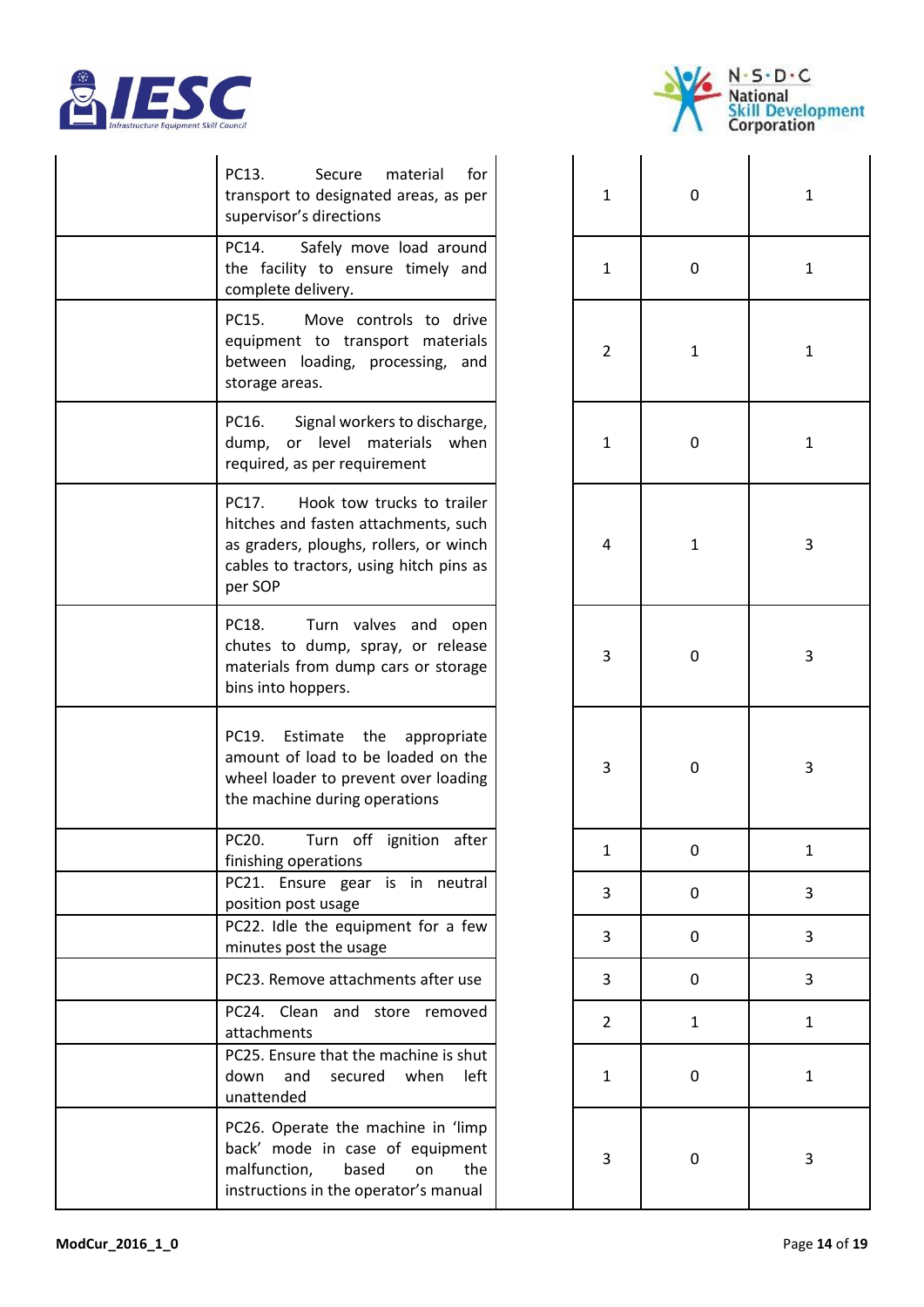



|                                                                                        | PC27. Follow reporting procedures as<br>laid down by the employer                                                                                                                  |              | $\mathbf{1}$   | $\mathbf 0$  | $\mathbf{1}$ |
|----------------------------------------------------------------------------------------|------------------------------------------------------------------------------------------------------------------------------------------------------------------------------------|--------------|----------------|--------------|--------------|
|                                                                                        | PC28. Complete all documentation in<br>the prescribed standards in a timely<br>manner                                                                                              |              | $\mathbf{1}$   | $\mathbf 0$  | $\mathbf{1}$ |
|                                                                                        | PC29. Report and escalate problems/<br>incidents as required in a timely<br>manner                                                                                                 |              | $\mathbf{1}$   | 0            | 1            |
|                                                                                        | PC30. Report defects precisely to the<br>supervisor if beyond scope of his role                                                                                                    |              | 1              | 0            | $\mathbf{1}$ |
|                                                                                        |                                                                                                                                                                                    | <b>Total</b> | 60             | 6            | 54           |
| 3. IES/N0115 Carry<br>maintenance<br>out<br>and troubleshooting<br>on the wheel loader | PC1. Assess the right service schedule<br>by tracking machine operating hours                                                                                                      |              | $\overline{2}$ | 1            | 1            |
|                                                                                        | PC2. Clean air filter dust bowls at<br>regular intervals                                                                                                                           |              | 3              | $\mathbf 0$  | 3            |
|                                                                                        | PC3. Clean footplates, pedals and<br>steps free from mud, dirt, ice and<br>snow at regular intervals                                                                               |              | 4              | 1            | 3            |
|                                                                                        | PC4. Replenish coolants, lubricants<br>and fluids everyday                                                                                                                         |              | 1              | 0            | 1            |
|                                                                                        | PC5. Grease all greasing pins and pivot<br>points everyday                                                                                                                         |              | 1              | 0            | $\mathbf{1}$ |
|                                                                                        | PC6. Check battery levels<br>and<br>condition of the terminals and carry<br>out minor adjustments if required                                                                      | 34           | 3              | 0            | 3            |
|                                                                                        | PC7. Check and maintain the tire rims,<br>air pressure, wheel nits and treads as<br>per manufacturer's indicators                                                                  |              | 3              | 0            | 3            |
|                                                                                        | PC8. Ensure the machine is on firm<br>and level ground before attempting to<br>carry out any maintenance; track<br>machine operating hours to assess the<br>right service schedule |              | 4              | $\mathbf{1}$ | 3            |
|                                                                                        | PC9. Complete timely and legibly<br>daily/ weekly maintenance sheets as<br>provided by the company                                                                                 |              | $\mathbf{1}$   | 0            | $\mathbf{1}$ |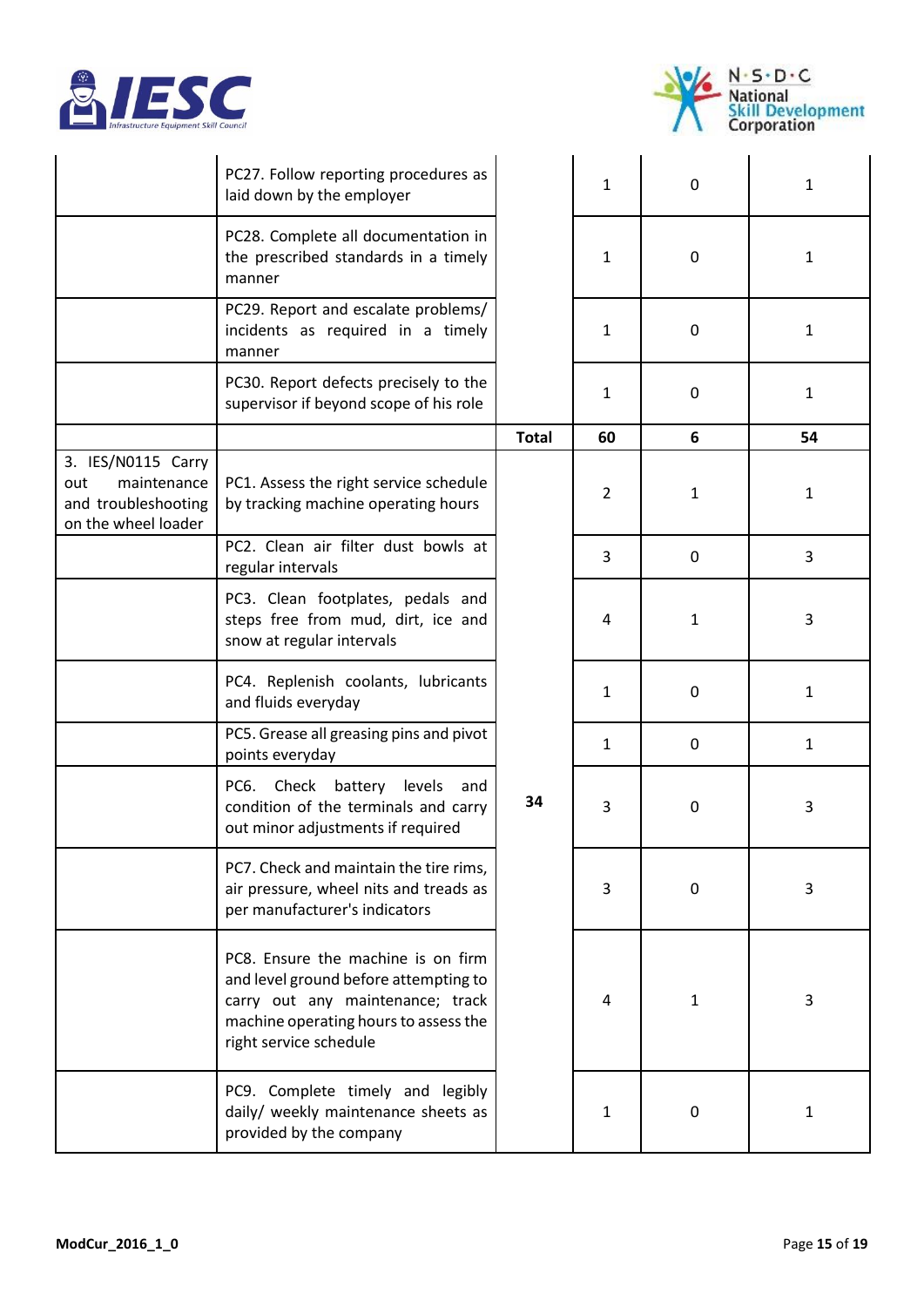



|                                                                            | PC10. Ensure that suitable props/<br>support devices are used and the<br>bucket is not raised while performing<br>maintenance                                                                                                |              | $\mathbf{1}$   | 0            | $\mathbf{1}$ |
|----------------------------------------------------------------------------|------------------------------------------------------------------------------------------------------------------------------------------------------------------------------------------------------------------------------|--------------|----------------|--------------|--------------|
|                                                                            | PC11. Ensure that no maintenance<br>task on the engine is performed when<br>running or still hot                                                                                                                             |              | $\mathbf{1}$   | 0            | 1            |
|                                                                            | PC12. Assess when the problem is<br>beyond his competence and report<br>the problem to suitably qualified and<br>competent personnel                                                                                         |              | $\overline{2}$ | 1            | $\mathbf{1}$ |
|                                                                            | PC13. Diagnose the problem                                                                                                                                                                                                   |              | $\mathbf{1}$   | $\mathbf{0}$ | $\mathbf{1}$ |
|                                                                            | PC14. Handle and dispose waste<br>based on environmental guidelines at<br>the work place                                                                                                                                     |              | $\mathbf{1}$   | 0            | 1            |
|                                                                            | PC15. Follow reporting procedures as<br>laid down by the employer                                                                                                                                                            |              | $\mathbf{1}$   | 0            | 1            |
|                                                                            | PC16. Complete all documentation in<br>the prescribed standards in a timely<br>manner                                                                                                                                        |              | $\overline{2}$ | $\mathbf{1}$ | $\mathbf{1}$ |
|                                                                            | PC17. Report and escalate problems/<br>incidents as required in a timely<br>manner                                                                                                                                           |              | $\mathbf{1}$   | $\mathbf{0}$ | $\mathbf{1}$ |
|                                                                            | PC18. Report defects precisely to the<br>supervisor if beyond scope of his role                                                                                                                                              |              | $\overline{2}$ | $\mathbf{1}$ | 1            |
|                                                                            |                                                                                                                                                                                                                              | <b>Total</b> | 34             | 6            | 28           |
| 4. IES/N7601 Comply<br>with worksite health<br>and<br>safety<br>guidelines | PC1. Comply with safety, health,<br>security and environment related<br>regulations/ guidelines at the work<br>site                                                                                                          |              | 2              | 1            | 1            |
|                                                                            | Personal<br>PC <sub>2</sub> .<br>Use<br>Protective<br>Equipment (PPE) and other safety<br>gear such as seat<br>belt,<br>body<br>protection, respiratory protection,<br>eye protection, ear protection and<br>hand protection | 20           | 4              | $\mathbf{1}$ | 3            |
|                                                                            | PC3. Follow safety measures during<br>operations to ensure that the health<br>and safety of self or others (including<br>members of the public) is not at risk                                                               |              | 4              | $\mathbf{1}$ | 3            |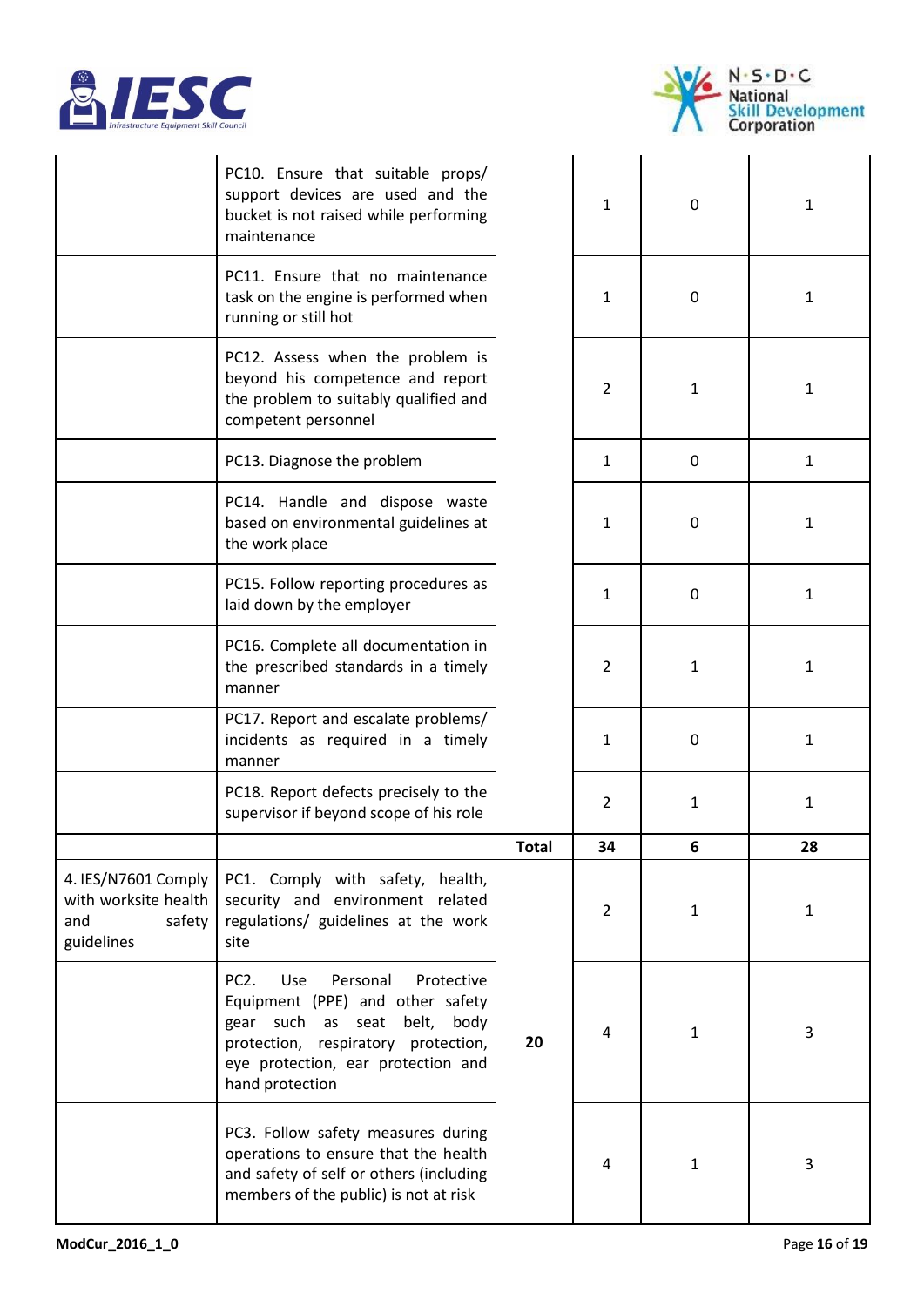



| PC4. Carry out operations as per the<br>manufacturer's and worksite related<br>health and safety guidelines                                                                      |              | $\mathbf{1}$   | $\mathbf 0$  | $\mathbf{1}$ |
|----------------------------------------------------------------------------------------------------------------------------------------------------------------------------------|--------------|----------------|--------------|--------------|
| PC5. Handle the transport, storage<br>and disposal of hazardous materials<br>and waste in compliance<br>with<br>health,<br>worksite<br>safety<br>and<br>environmental guidelines |              | $\overline{2}$ | $\mathbf{1}$ | 1            |
| PC6. Follow safety regulations and<br>procedures with regard to worksite<br>hazards and risks                                                                                    |              | $\overline{2}$ | $\mathbf{1}$ | 1            |
| PC7. Operate various grades of fire<br>extinguishers, as applicable                                                                                                              |              | $\overline{2}$ | 1            | $\mathbf{1}$ |
| PC8. Support in administering basic<br>first aid and report to concerned team<br>members, as required, in case of an<br>accident                                                 |              | $\mathbf{1}$   | $\mathbf 0$  | 1            |
| PC <sub>9</sub> .<br>Respond<br>promptly<br>and<br>appropriately to an accident/ incident<br>or emergency situation, within limits<br>of your role and responsibility            |              | 1              | 0            | 1            |
| PC10. Record and report details<br>related to operations, incidents or<br>accidents, as applicable                                                                               |              | 1              | $\pmb{0}$    | 1            |
|                                                                                                                                                                                  | <b>Total</b> | 20             | 6            | 14           |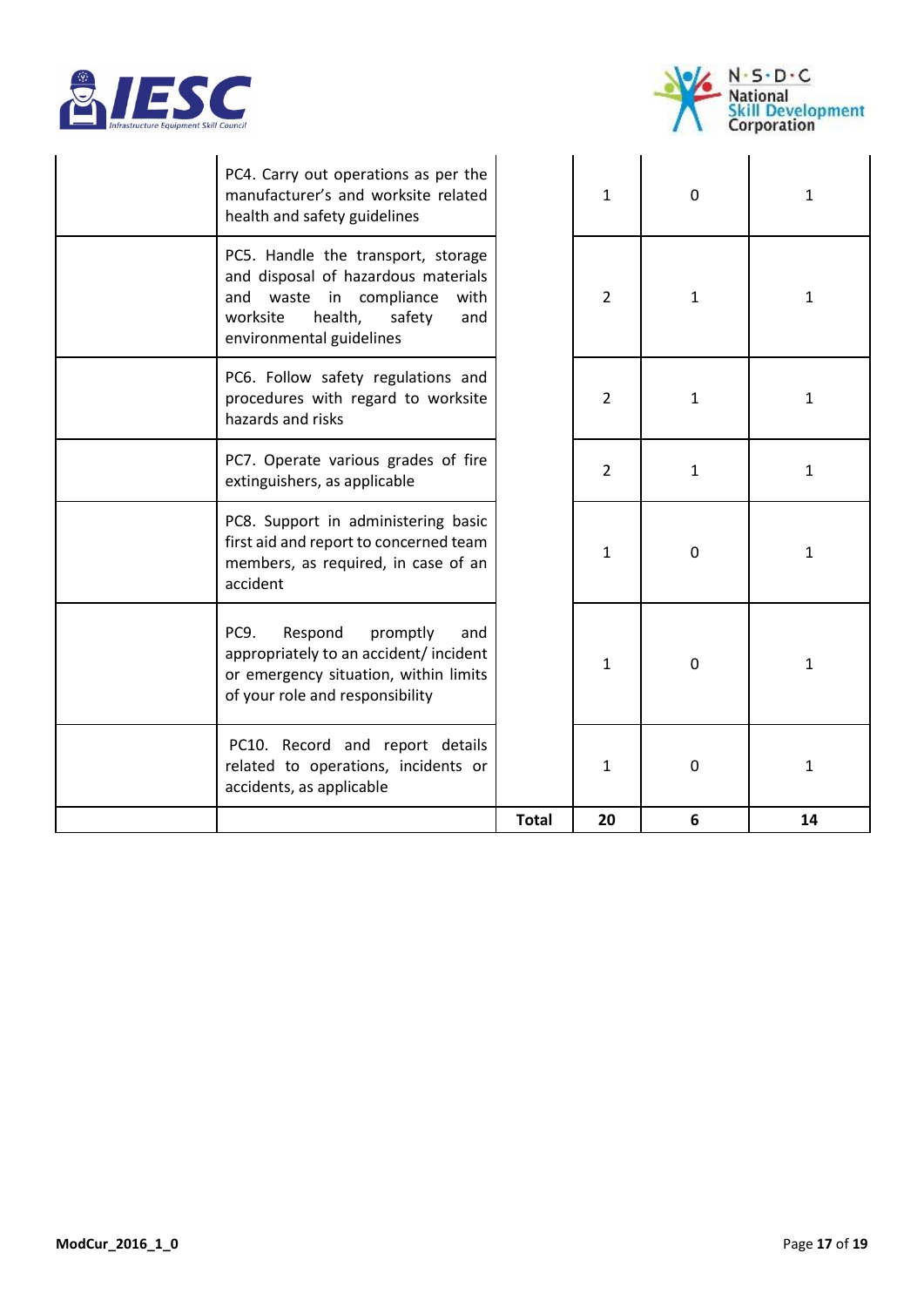



### **Annexure2 Trainer Pre-requisites for Job role: "Wheel Loader Operator" Mapped to Qualification Pack: "IESC/Q0105 Version 1.0"**

| Sr.<br><b>No</b><br>$\bullet$ | Area                                                          | <b>Details</b>                                                                                                                                                                                                                                             |
|-------------------------------|---------------------------------------------------------------|------------------------------------------------------------------------------------------------------------------------------------------------------------------------------------------------------------------------------------------------------------|
| $\mathbf{1}$                  | <b>Description</b>                                            | To deliver accredited training service, mapping to the curriculum detailed above, in<br>accordance with the Qualification Pack "IES/Q0105 Version 1.0".                                                                                                    |
| $\overline{2}$                | <b>Personal Attributes</b>                                    | Aptitude for conducting training, with strong communication and interpersonal skills.<br>Passion for training and developing others; well-organised; and a team player.<br>Eager to learn and keep oneself updated with the latest in the mentioned field. |
| 3                             | <b>Minimum</b><br><b>Educational</b><br><b>Qualifications</b> | Class 8 <sup>th</sup> . Desirable Class 10 <sup>th</sup>                                                                                                                                                                                                   |
| 4a                            | Domain<br><b>Certification</b>                                | Certified for Job Role: "Wheel Loader Operator" mapped to QP: "IES/Q0105 - Version<br>1.0". Minimum accepted score 70%.<br>Desired: Certification Training in Wheel Loader Operations                                                                      |
| 4b                            | Platform<br><b>Certification</b>                              | Certified for Job Role: "Wheel Loader Trainer" mapped to Qualification Pack: SSC/1402.<br>Minimum accepted score 70%.                                                                                                                                      |
| 5                             | <b>Experience</b>                                             | Around 3 to 4 year's site experience in wheel loader operations.<br>$\bullet$<br>Desirable: Should have conducted O and M programs at work sites.                                                                                                          |